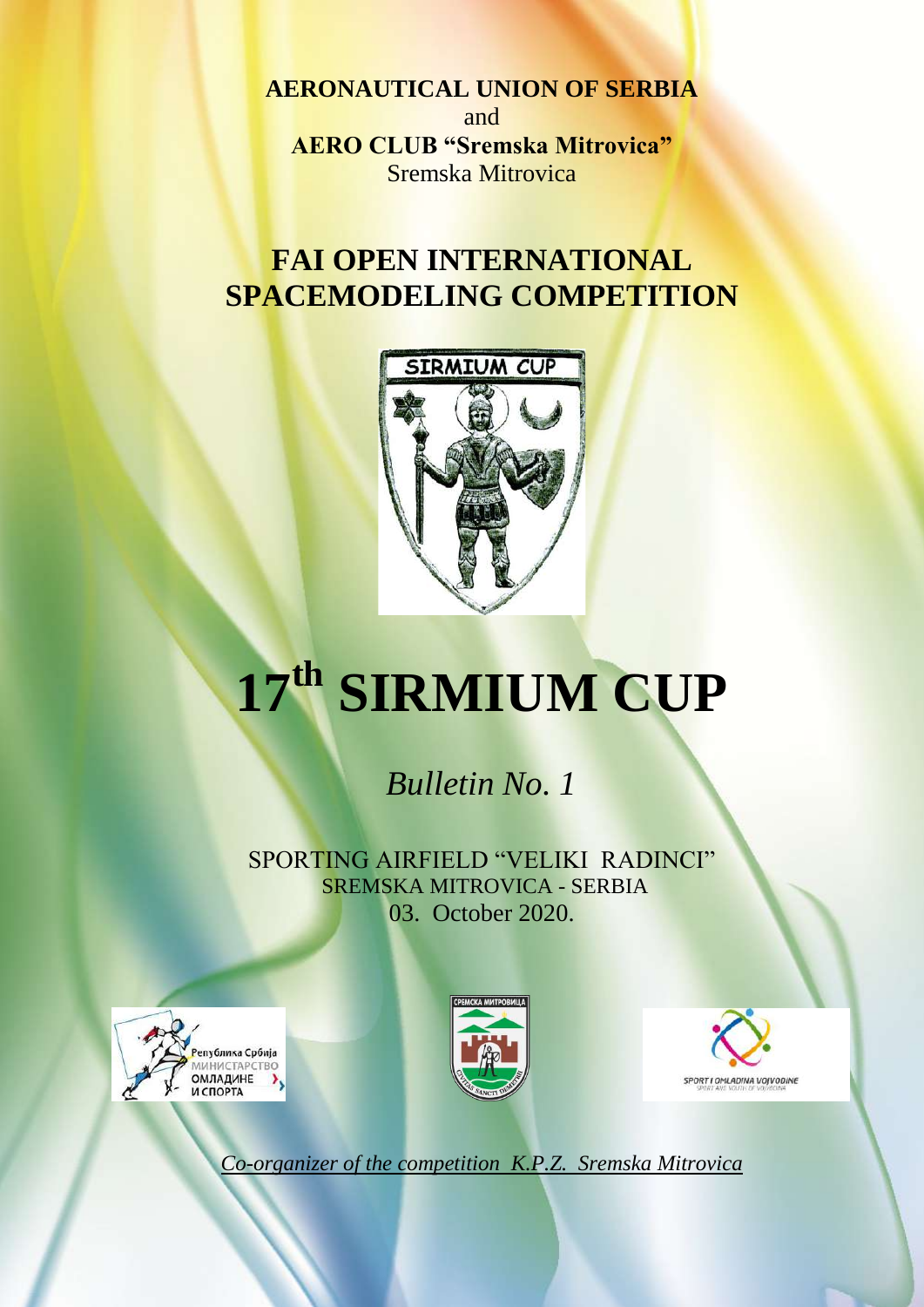#### FAI OPEN INTERNATIONAL SPACEMODELING COMPETITION

## **17 th Sirmium Cup**

## **BULLETIN No 1.**

## **OFFICIAL INVITATION**

We are pleased to invite all Aero Clubs of FAI to participate in the Open International Spacemodelling Competition "17<sup>th</sup> Sirmium Cup".

**DATE AND VENUE**: Oktober 03. 2020. - Airfield Veliki Radinci-Sremska Mitrovica.

## *CONTEST SITE:*

Airfield Veliki Radinci is a plain area situated 6 km northwards from tolling post on the motor road Beograd-Zagreb at Sremska Mitrovica. Address and coordinates (Maršala Tita bb. Veliki Radinci. – 45.037724, 19.668456).

**CLASSES:** World Cup S4-A, SМ-A, S7, S8E/P,.

## **PARTICIPANTS:**

Competition is open for all members (juniors and seniors) of FAI Aero Clubs having valid FAI Sporting License.

## **TIME AND SCHEDULE**

| Friday, Oktobe r 02.  | $12.00 - 20.00$ | Arrival, registration, practice and turn-in of S7 (at the<br>airfield Veliki Radinci) |
|-----------------------|-----------------|---------------------------------------------------------------------------------------|
| Saturday, Oktober 03. |                 |                                                                                       |
|                       | $7.00 - 7.30$   | Model processing $-$ S4-A                                                             |
|                       | $7.30 - 10.10$  | Competition $-$ S4-A                                                                  |
|                       | $10.10 - 10.40$ | Model processing $-$ SM-A and Opening ceremony                                        |
|                       | $10.40 - 14.10$ | Competition SM-A category                                                             |
|                       | $14.10 - 14.30$ | Lunch, model processing $-$ S8E/P $-$ S7                                              |
|                       | $14.40 - 18.40$ | Competition $S8E/P - S7$                                                              |
|                       | $18.40 - 19.00$ | Fly-offs                                                                              |
|                       | 21.00           | <b>Banquet</b>                                                                        |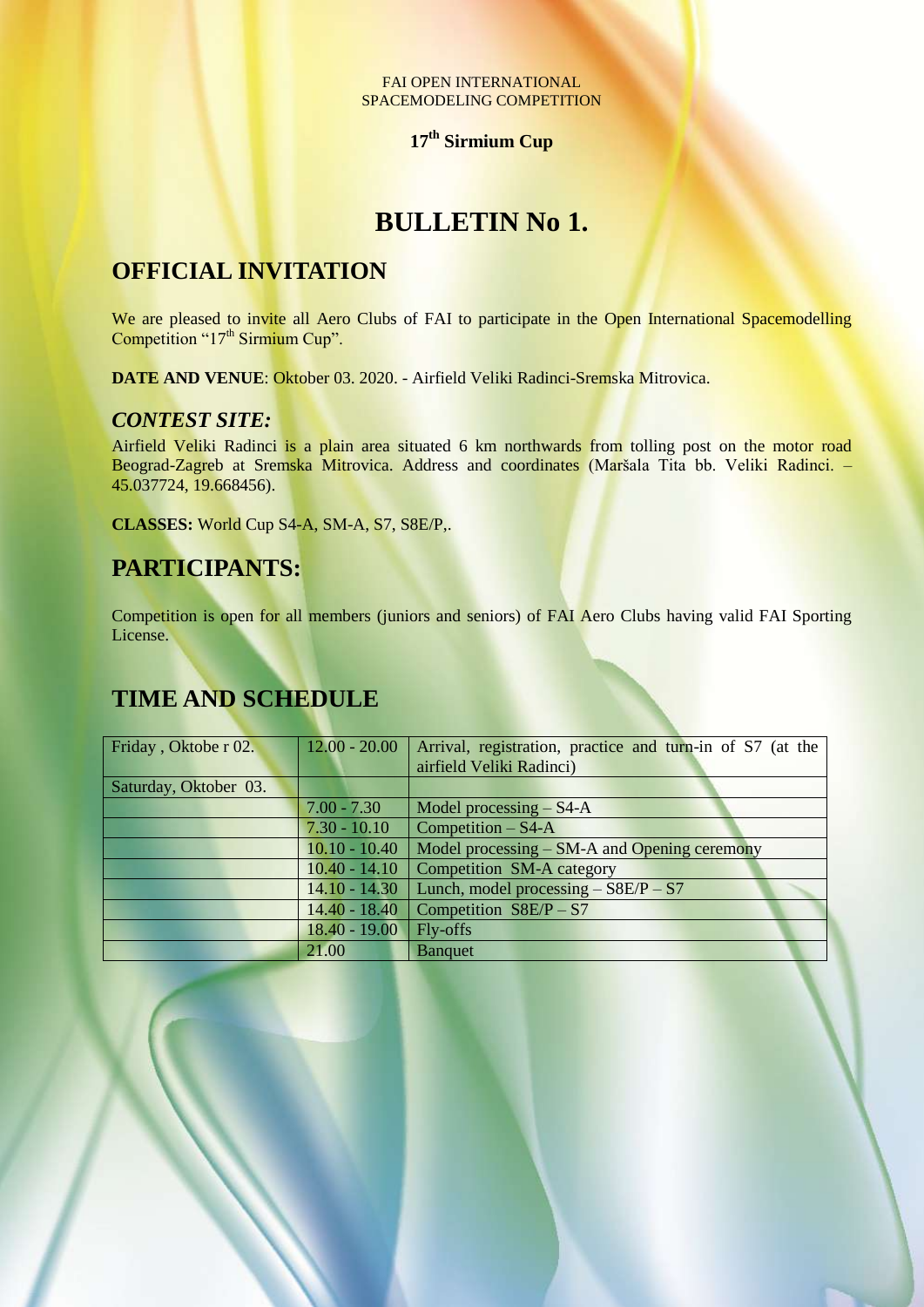#### **CLASSIFICATION AND AWARDS**

Winners will be awarded with diplomas and medals in each class.

| <b>FAI JURY</b> | Mr. Zoran Pelagić, SK  |  |
|-----------------|------------------------|--|
|                 | Mr. Srđan Pelagić, SRB |  |
|                 | Mr. Andrija Dučak SLO  |  |

**PRESIDENT OF THE AERO CLUB:** Mr. Mirko Pavlović

**DIRECTOR OF THE "17 th SIRMIUM CUP":** Mr. Pero Malešević

**RANGE SAFETY OFFICER:** Mr.Vladimir Čipčić, SRB

#### **FAI S7 JUDGES:**

| Mr. Živan Josipović SRB |  |
|-------------------------|--|
| Mr. Dragan Jevtić SRB   |  |

**RULES FAI Sporting Code issue January 1, 2020.** 

**CLIMATE** Moderate continental climate.

## **ACCOMMODATION**

| a) Accommodation in Sremska Mitrovica<br>10 km from the Airfield | 30 $\epsilon$ /day           |
|------------------------------------------------------------------|------------------------------|
| b) Food at the airfield                                          | $5 \text{ }\in$ /day/ person |

**ENTRY FEES** (To be paid in cash upon arrival): **30**  $\epsilon$  / person

**BANQUET** (from the Airfield):  $10 \text{ } \in / \text{person}$ 

#### **ORGANIZER:**

Aero Club "Sremska Mitrovica" from Sremska Mitrovica an affiliate of the Aeronautical union of Serbia, Committee on Spacemodelling

**CO- ORGANIZER:** Kazneno Popravni Zavod Sremska Mitrovica.

**ENTRIES FOR THE COMPETITION:** Applications must be submitted by 30.09. 2020 to aerosm.aksm@gmail.com

#### **CONTACT ADDRESS**:

**Mr Dragan Jevtić, Aero klub "Sremska Mitrovica", Zmaj Jovina 2A, 22000 Sremska Mitrovica, Serbia**  $PHONE + 381(0)22618103$ , mobile: + 381 (0)63 622 449 **E-mail:** aerosm.aksm@gmail.com